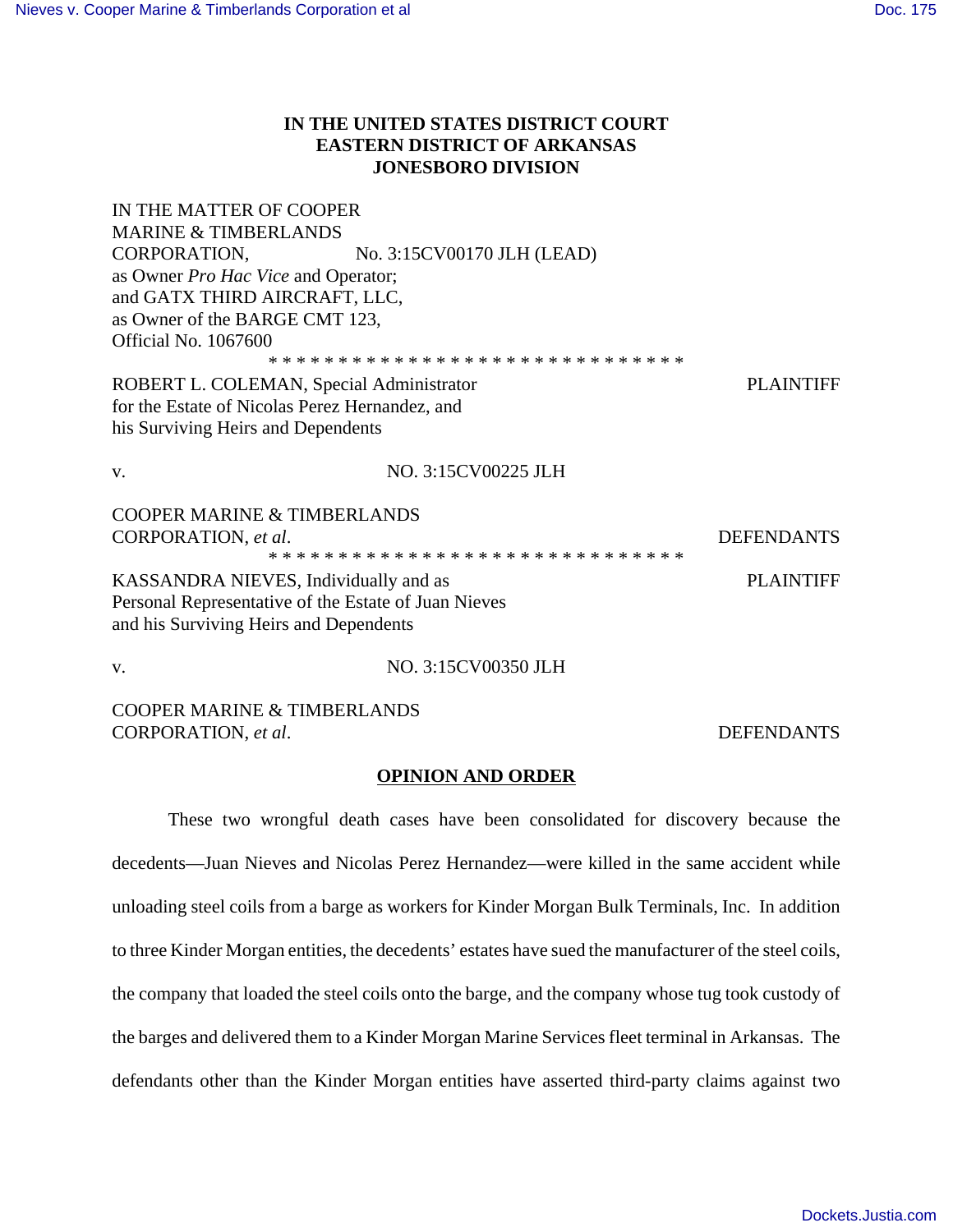staffing agencies that supplied Nieves and Hernandez to Kinder Morgan. The staffing agencies have moved for summary judgment. For reasons that will be explained, the motions for summary judgment filed by the staffing agencies are granted.

# **I. SUMMARY JUDGMENT STANDARD**

A court should grant summary judgment if the evidence demonstrates that there is no genuine dispute as to any material fact and the moving party is entitled to judgment as a matter of law. Fed. R. Civ. P. 56(a). The moving party bears the initial burden of demonstrating the absence of a genuine dispute for trial. *Celotex Corp. v. Catrett*, 477 U.S. 317, 323, 106 S. Ct. 2548, 2553, 91 L. Ed. 2d 265 (1986). If the moving party meets that burden, the nonmoving party must come forward with specific facts that establish a genuine dispute of material fact. *Matsushita Elec. Indus. Co., Ltd. v. Zenith Radio Corp.*, 475 U.S. 574, 587, 106 S. Ct. 1348, 1356, 89 L. Ed. 2d 538 (1986); *Torgerson v. City of Rochester*, 643 F.3d 1031, 1042 (8th Cir. 2011) (en banc). A genuine dispute of material fact exists only if the evidence is sufficient to allow a reasonable jury to return a verdict in favor of the nonmoving party. *Anderson v. Liberty Lobby, Inc.*, 477 U.S. 242, 248, 106 S. Ct. 2505, 2510, 91 L. Ed. 2d 202 (1986). The Court must view the evidence in the light most favorable to the nonmoving party and must give that party the benefit of all reasonable inferences that can be drawn from the record. *Pedersen v. Bio-Med. Applications of Minn.*, 775 F.3d 1049, 1053 (8th Cir. 2015). If the nonmoving party fails to present evidence sufficient to establish an essential element of a claim on which that party bears the burden of proof, then the moving party is entitled to judgment as a matter of law. *Id*.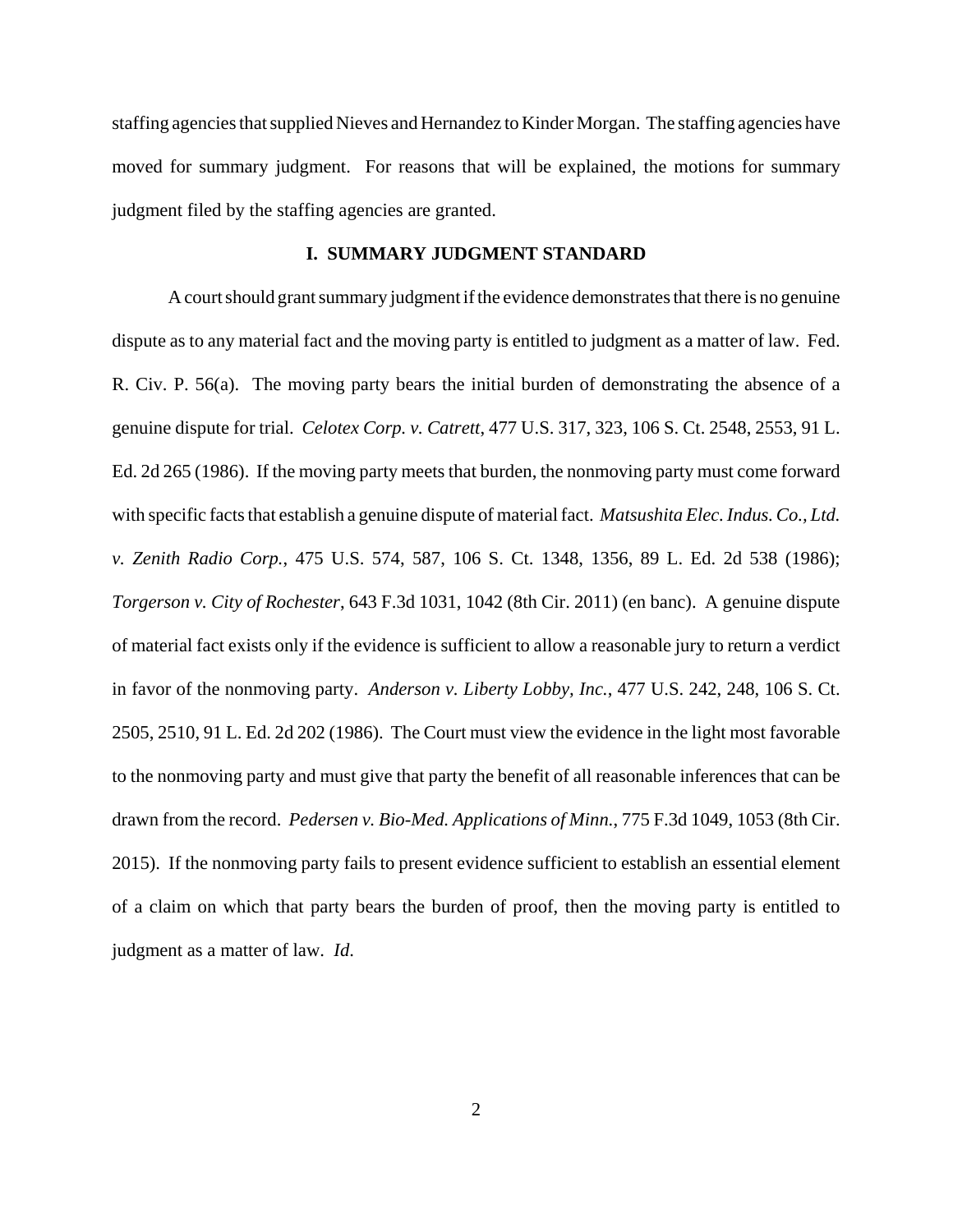# **II. UNDISPUTED FACTS**

On June 15, 2010, Kinder Morgan<sup>1</sup> contacted Temps Plus, Inc., and requested that it supply a worker as a cutting torch operator. Juan Nieves was then sent by Temps Plus to fulfill that request. Nieves had applied for employment with Temps Plus on December 7, 2009, and had stated in his application that he had experience in welding. Similarly, on May 21, 2012, Kinder Morgan<sup>2</sup> contacted Dawson Employment Service, Inc., and requested that it provide a cutting torch operator. Both Nieves and Hernandez remained on the payrolls of the staffing agencies while continuing to work for Kinder Morgan until the incident that caused their deaths on April 8, 2014.

Kinder Morgan Energy Partners, L.P., acting for itself and its affiliates and subsidiaries, contracted with the staffing agencies using a form contract that it prepared and sent to the agencies. The contracts provided that the staffing agencies would provide temporary personnel to Kinder Morgan with compensation to the staffing agencies based on a schedule of values pertaining to the work to be completed or accomplished. Kinder Morgan's agreement with Temps Plus provided for Kinder Morgan to pay Temps Plus at markup rate of 38% for industrial positions and 44% for longshore and harbor positions. Dawson charged Kinder Morgan a markup of 40% for industrial workers and 45% for longshore and harbor workers. Both staffing agencies charged a higher rate for longshore and harbor workers because of the increased cost in longshore and harbor workers' compensation coverage. It was the duty of the hiring manager, who was the contact person at Kinder Morgan for the staffing agencies, to provide the staffing agencies with specific labor

<sup>&</sup>lt;sup>1</sup> The documents do not specify which Kinder Morgan entity made this request.

 $2^2$  The documents do not specify which Kinder Morgan entity made this request.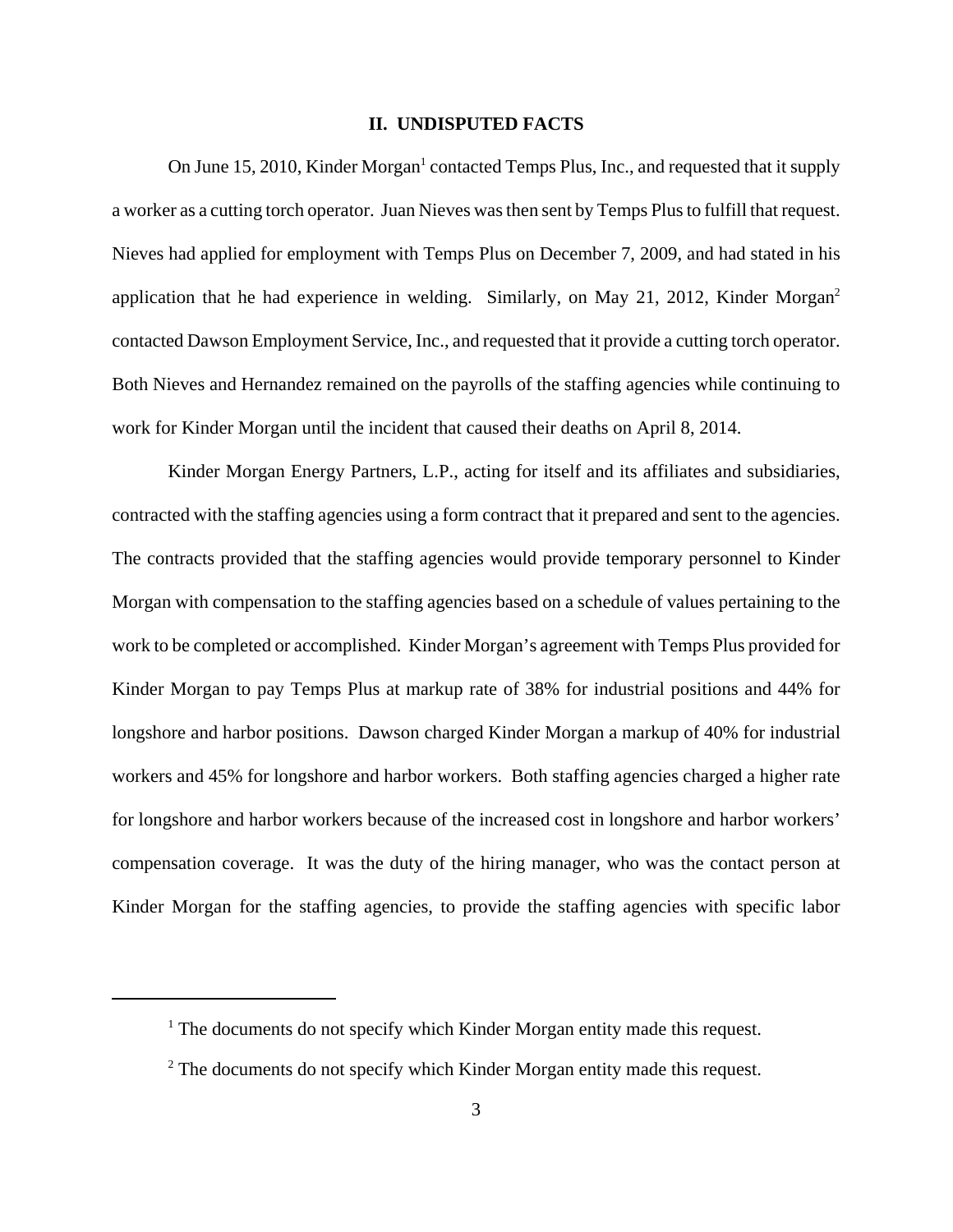classifications pertaining to the work to be completed or accomplished. Those classifications could be revised by mutual agreement between Kinder Morgan and the staffing agencies.

From June of 2010 until Nieves died on April 8, 2014, Temps Plus charged Kinder Morgan at the 38% markup rate. Temps Plus was never informed by Kinder Morgan that Nieves was working on a barge or in any other capacity that required coverage under the Longshore and Harbor Workers' Compensation Act. Some timesheets submitted by Kinder Morgan referenced a "coil dock" location, but, nevertheless, Kinder Morgan never informed Temps Plus that Nieves was working in a job assignment that required Longshore and Harbor Workers' Compensation Act coverage. Dawson, in contrast, has a record showing that effective December 23, 2013, Hernandez's classification was changed, and he was moved to a position that required coverage under the Longshore and Harbor Workers' Compensation Act. Dawson did not, however, know exactly what Hernandez was doing—it did not know that he was unloading barges.

The contracts between Kinder Morgan and the staffing agencies provided that no worker placed by the staffing agencies with Kinder Morgan would be deemed an employee of Kinder Morgan. The staffing agencies paid those workers based on timesheets submitted by Kinder Morgan. The staffing agencies provided workers' compensation insurance and, if applicable, insurance coverage pursuant to the Longshore and Harbor Workers' Compensation Act, as well as other forms of liability insurance. The contracts also provided for the staffing agencies to provide the workers some training with respect to safety policies and procedures. Work was to be performed by the employees as instructed by Kinder Morgan's hiring manager. The employees were not permitted to deviate from the work assignment without authorization from the hiring manager.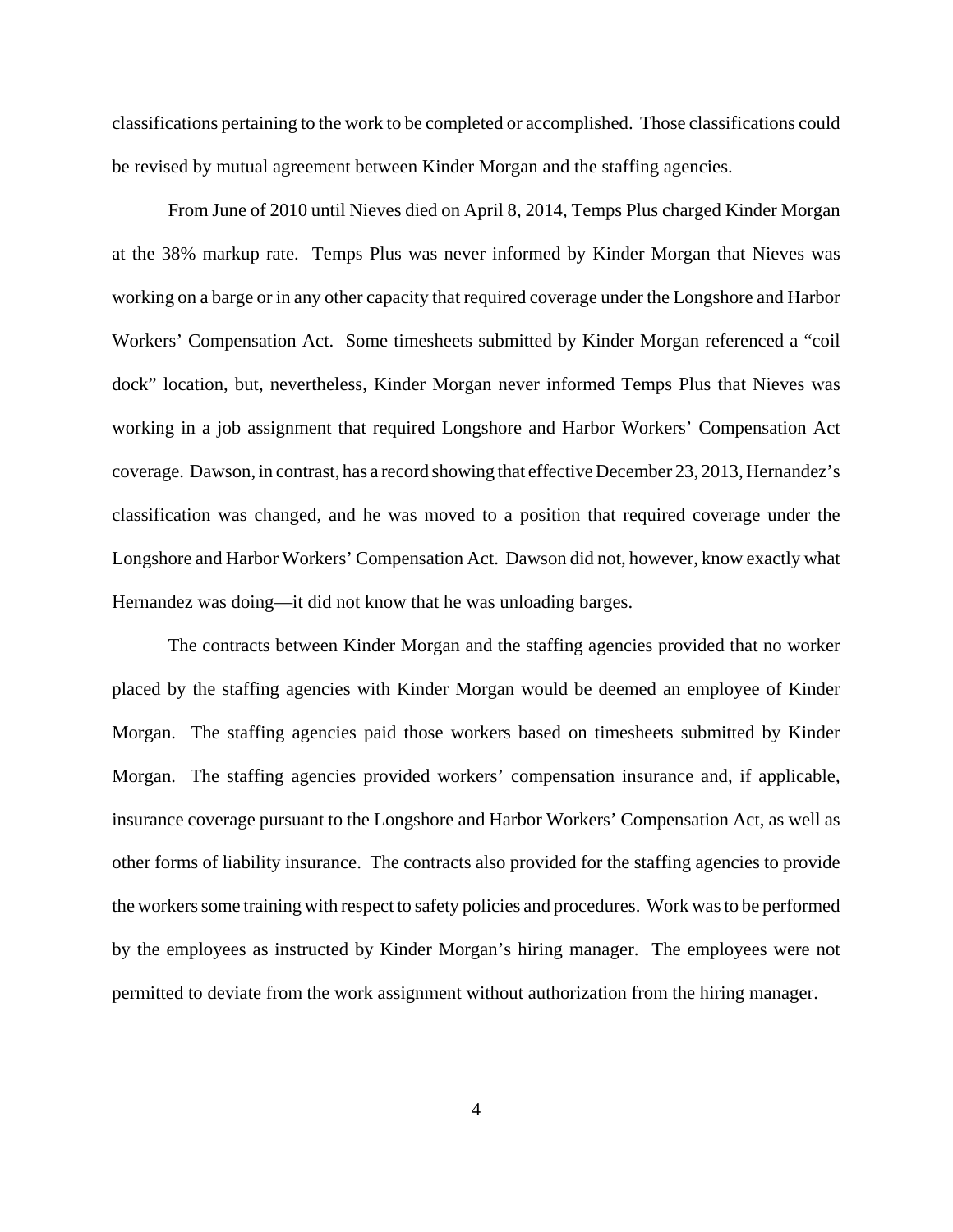The steel coils that were being unloaded on April 8, 2014, weighed more than thirty tons each. Severstal Columbus, LLC, now known as Steel Dynamics Columbus, LLC, manufactured them. Logistic Services, Inc., loaded them on two barges in Columbus, Mississippi. Cooper Marine & Timberlands Corporation took custody of the barges and tugged them upriver to the Kinder Morgan terminal. Kinder Morgan Bulk Terminals received the coils pursuant to a contract with its customer, IPSCO Tubulars, Inc. The first barge was unloaded without incident. At some point while the second barge was being unloaded, one or more of the coils rolled to a side, which caused the barge to list and then to sink.

The plaintiffs allege that Steel Dynamics, Logistic Services, and Cooper Marine were negligent and that their negligence caused the accident in which Nieves and Hernandez were killed. These three defendants have filed third-party complaints against Dawson and Temps Plus pursuant to Federal Rules of Civil Procedure 9(h) and 14(c). The third-party complaints allege that the staffing agencies had a duty to train Hernandez and Nieves properly and to ensure that they were fully qualified to do the work that they were doing at the time of the incident but that they failed to fulfill that duty. The third-party complaints seek indemnity or contribution from Dawson and Temps Plus for any damages Steel Dynamics, Logistic Services, or Cooper Marine may be required to pay to the plaintiffs.

Dawson and Temps Plus have filed substantially similar motions for summary judgment. They first argue that they are immune from liability as employers of Nieves and Hernandez under the Longshore and Harbor Workers' Compensation Act. In the alternative, they argue that they had no common-law duty to train Nieves and Hernandez.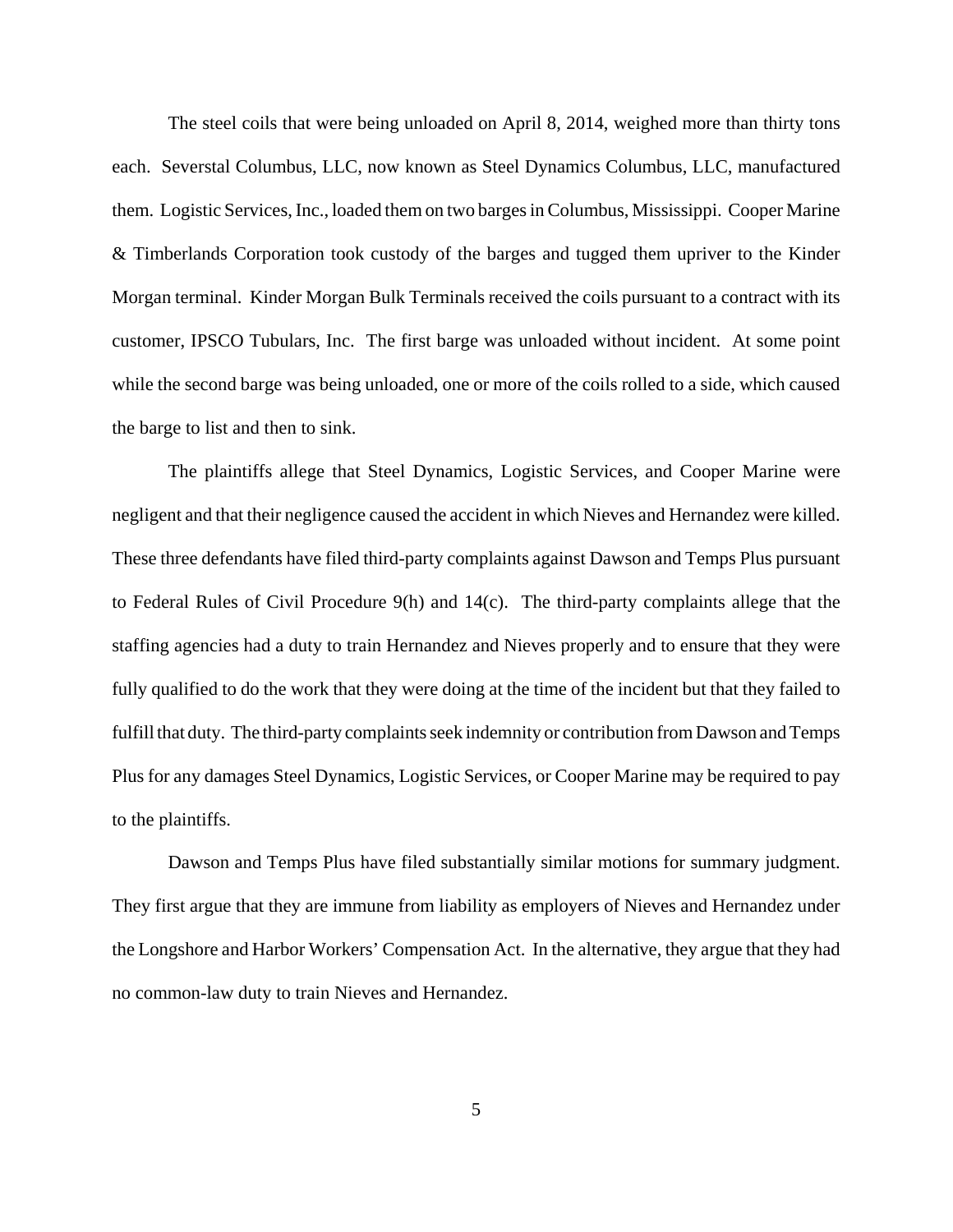## **III. LONGSHORE AND HARBOR WORKERS' COMPENSATION ACT**

The Longshore and Harbor Workers' Compensation Act "is a no-fault federal compensation scheme designed to give protection to injured maritime workers while at the same time affording employers some degree of predictability with regard to those workers' recoveries." *White v. Bethlehem Steel Corp.*, 222 F.3d 146, 148 (4th Cir. 2000). It is a federal workmen's compensation statute that provides compensation to certain employees for disability or death resulting from an injury occurring on the navigable waters of the United States and certain adjoining facilities. *Peter v. Hess Oil Virgin Islands Corp.*, 903 F.2d 935, 938 (3rd Cir. 1990); 33 U.S.C. § 903(a). As with state workers' compensation laws, after which the Longshore and Harbor Workers' Compensation Act is modeled, the employer<sup>3</sup> is required to provide compensation for disability or death irrespective of fault. 33 U.S.C. § 904. In return, again as is the case with the corresponding state laws, the employer is immune from tort liability. *Id*. § 905(a). When an employer has fulfilled its obligations under the act by paying benefits to the injured employee, "further tort-based contribution from the employer is foreclosed." *Triguero v. Consolidated Rail Corp.*, 932 F.2d 95, 98 (2nd Cir. 1991). That immunity extends to third-party claims for contribution. *Id*.

Here, Temps Plus and Dawson argue that they are entitled to immunity under the Act because they employed Nieves and Hernandez, paid their salaries and benefits, and obtained the insurance coverage that provided compensation under the Act. Logistic Services and Steel

<sup>&</sup>lt;sup>3</sup> The act defines "employer" as "an employer any of whose employees are employed in maritime employment, in whole or in part, upon the navigable waters of the United States (including any adjoining pier, wharf, dry dock, terminal, building way, marine railway, or other adjoining area customarily used by an employer in loading, unloading, repairing, or building a vessel)." 33 U.S.C.  $§ 902(4).$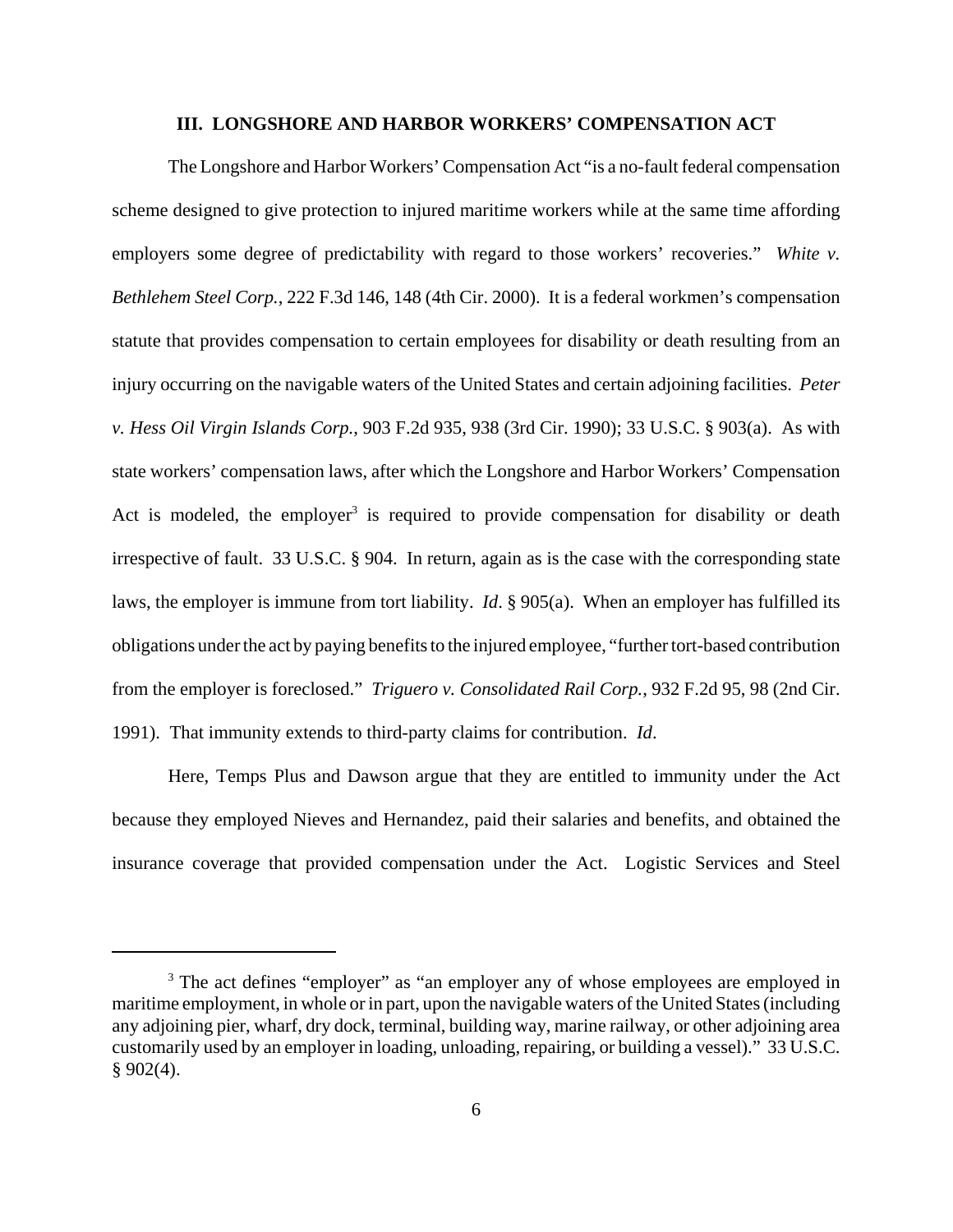Dynamics disagree.<sup>4</sup> They argue the Act permits only one immune employer for each employee. In this case, they contend, genuine disputes of material fact remain as to whether Kinder Morgan was the employer entitled to immunity under the Act or whether the staffing agencies were. Kinder Morgan Bulk Terminals previously filed a motion for summary judgment asserting as a matter of law that it was a borrowing employer entitled to immunity under the Act. The Court denied that motion because Kinder Morgan Bulk Terminals failed to show that there was no genuine dispute of material fact as to whether it was a borrowing employer. *See* Document #114. Steel Dynamics and Logistic Services argue that since the Act permits only one immune employer for an employee, and since the Court has previously determined that a genuine dispute of material fact exists as to whether Kinder Morgan Bulk Terminals was a borrowing employer, the motions for summary judgment filed by Temps Plus and Dawson also must be denied. As to the staffing agencies' alternative argument, Steel Dynamics and Logistic Services contend that the contracts between Kinder Morgan and the staffing agencies obligated the staffing agencies to train Nieves and Hernandez, and that those contractual obligations give rise to a common-law duty that was breached.

Neither Steel Dynamics nor Logistic Services has cited a case holding that there can be only one immune employer under the Longshore and Harbor Workers' Compensation Act, and the Court has found none. The common-law rule acknowledges that an employee may have two masters if the service to one does not involve abandonment of the other. *See* Restatement (Second) of Agency § 226; *Minkota Power Coop., Inc. v. Manitowez Co., Inc.*, 669 F.2d 525, 531 (8th Cir. 1982);

<sup>&</sup>lt;sup>4</sup> Although Cooper Marine filed a third-party complaint against Temps Plus and Dawson, it now argues, "[s]ince immunity under the LHWCA extends to only one employer, Temps Plus should be held by the Court to be the employer of Nieves entitled to statutory immunity and Dawson should be held by the Court to be the employer of Perez [Hernandez] entitled to statutory immunity." Document #139 at 14.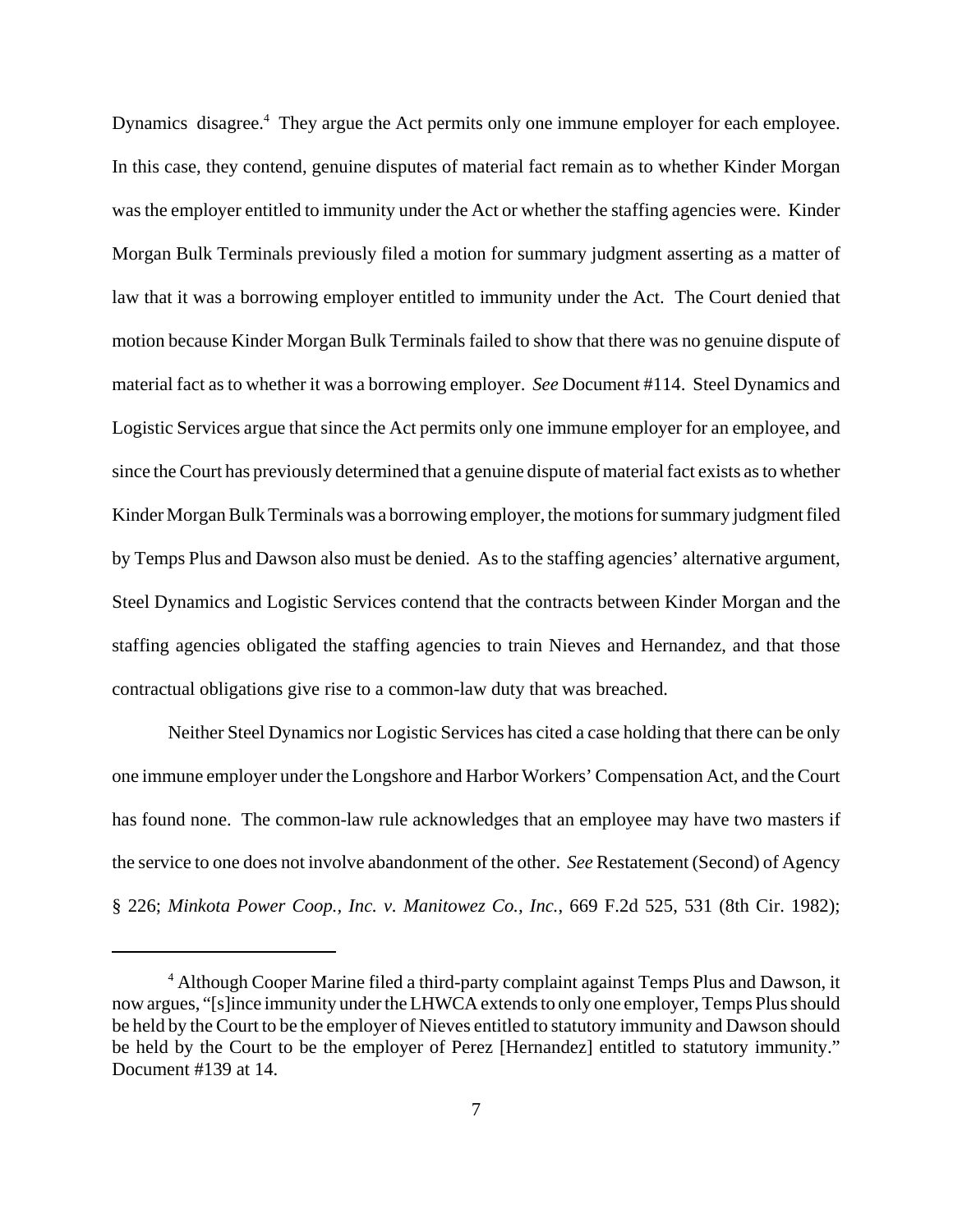*Transport Ins. Co. v. Mfgrs. Cas. Ins. Co.*, 226 F. Supp. 251, 255 (E.D. Ark. 1964). In the state workers' compensation context, the majority rule is that a temporary employee is an employee of both the staffing agency and its customer company for whom the work is done. *Goodman v. Sioux Steel Co.*, 475 N.W.2d 563, 564 (S.D. 1991); *see also Kidder v. Miller-Davis Co.*, 564 N.W.2d 872, 880 (Mich. 1997); *Coca-Cola Co. v. Nicks*, 450 S.E.2d 838, 839 (Ga. App. 1994); *Daniels v. Riley's Health & Fitness Ctrs.*, 310 Ark. 756, 759, 840 S.W.2d 177, 178 (1992). The borrowed servant doctrine applies in the federal context much as it does in the state context. *Hess Oil*, 903 F.2d at 939. Since the majority of states hold that two persons may be employers under the workers' compensation laws, the same can be true under the Longshore and Harbor Workers' Compensation Act. The Fifth Circuit has held that under the Jones Act a staffing agency that provided an employee to an oil company remained an employer under the Jones Act even though the employee was the borrowed servant of the oil company. *Spinks v. Chevron Oil Co.*, 507 F.2d 216, 224 (5th Cir. 1975). The court explained:

In any commonsense meaning of the term, Labor Services was Spinks' employer. He was hired and paid by Labor Services. That company, not Chevron, withheld taxes and Social Security payments from his salary and forwarded them to the government as required of an employer by law.

*Id.* The Fifth Circuit has expressly held that an employee may have two employers under the Longshore and Harbor Workers' Compensation Act:

Congress designed the LHWCA to provide injured employees with certain and absolute benefits instead of potential common-law benefits obtainable only via tort actions against the employer. This structure is best served by a rule holding dual employers jointly and severally liable for compensable injuries incurred by employees. If the rule were otherwise, an employee's compensation would undoubtedly be delayed in many instances while the employers, not unreasonably, dissected his actions to determine for whom the employee was working at the exact moment the accident occurred. Holding dual employers jointly and severally liable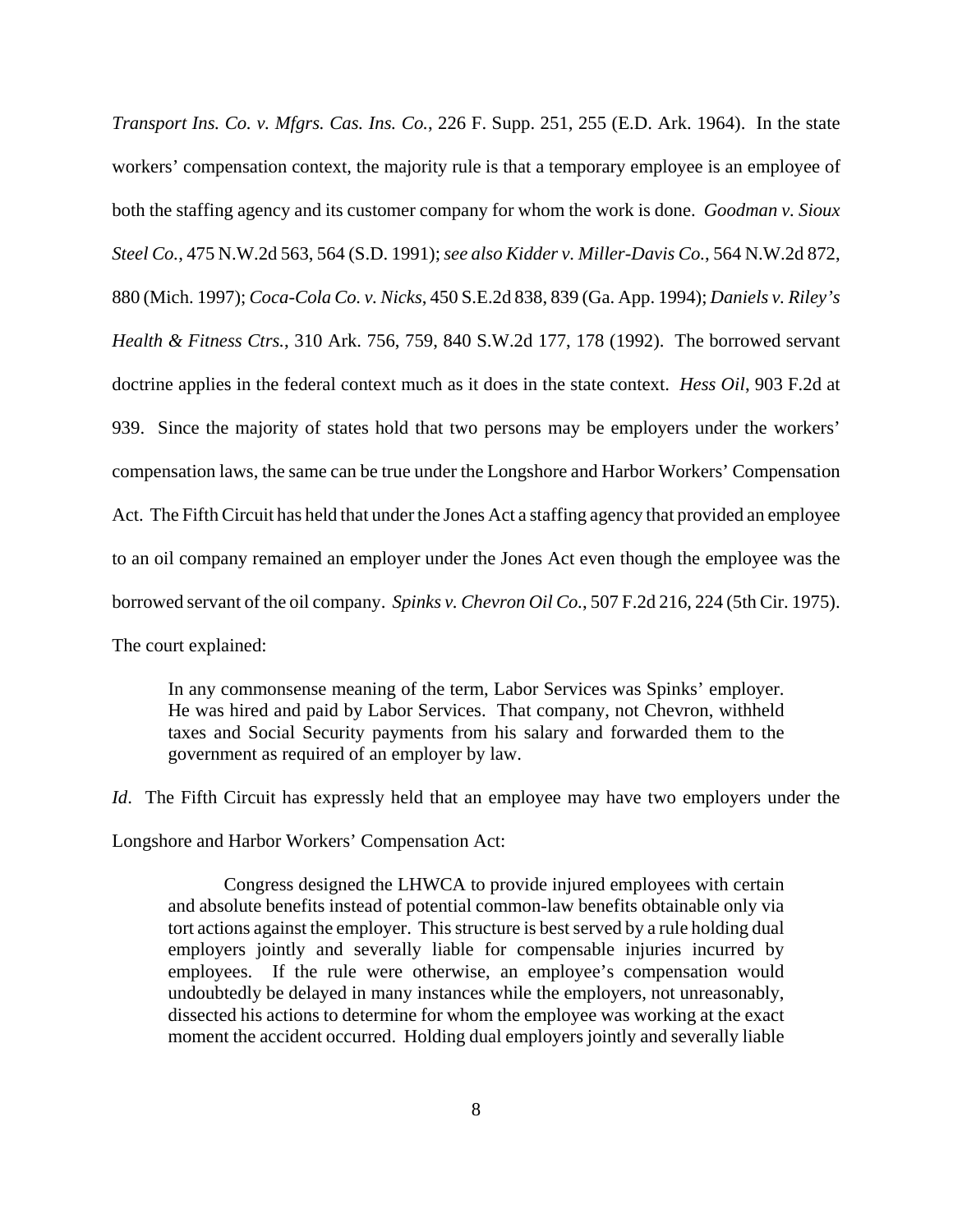guarantees that an injured employee will not go without compensation benefits while the employers battle to determine which is liable.

*Oilfield Safety & Mach. Specialties, Inc. v. Harman Unlimited, Inc.*, 625 F.2d 1248, 1256 (5th Cir. 1980) (citation omitted). Although this case relates to the dual employers doctrine rather than the borrowed servant doctrine, it refutes the argument by Steel Dynamics and Logistic Services that an employee can have only one employer under the Act. The Benefits Review Board has held that both a staffing agency and the business to whom the agency sent an employee were employers who were immune under 33 U.S.C. § 933(g). *Redmond v. Crawford & Co.*, BRB Nos. 97-1117 and 97-1117A, 1998 WL 377787 (June 15, 1998). Similarly, the District of Rhode Island held that under 33 U.S.C. § 933(a) a staffing agency "is not an independent third party." *Guillory v. Gukutu*, 534 F. Supp. 2d 267, 274 (D.R.I. 2008). The court explained:

The borrowed servant doctrine, as applied under the LHWCA, effectively renders the general employer the master of the borrowed employee for liability purposes, as it is the general employer who controls the work, and working conditions, of its borrowed employee. To assign to a nominal employer any independent duty to protect third parties at the work site would give that employer a degree of authority, control, and potential culpability over workplace occurrences that the borrowed servant doctrine, as it has been established specifically under the LHWCA, serves to eliminate.

*Id*. at 275; *see also Ates v. B&D Contracting, Inc.*, No. 1:10CV272-HSO-JMR, 2011 WL 5507420

at \*7 (S.D. Miss. Nov. 9, 2011). Although *Guillory*, like *Redmond*, concerned immunity under section 933(a) rather than section 905, the Act's definition of "employer" governs both sections.

In short, no case has expressly held that a longshore and harbor worker can have only one immune employer. The common-law rule, the case law under the majority of the state workers' compensation laws, cases interpreting other federal statutes, and cases interpreting section 933(a) of the Act held that an employee can have two employers. Furthermore, the logic of *Guillory*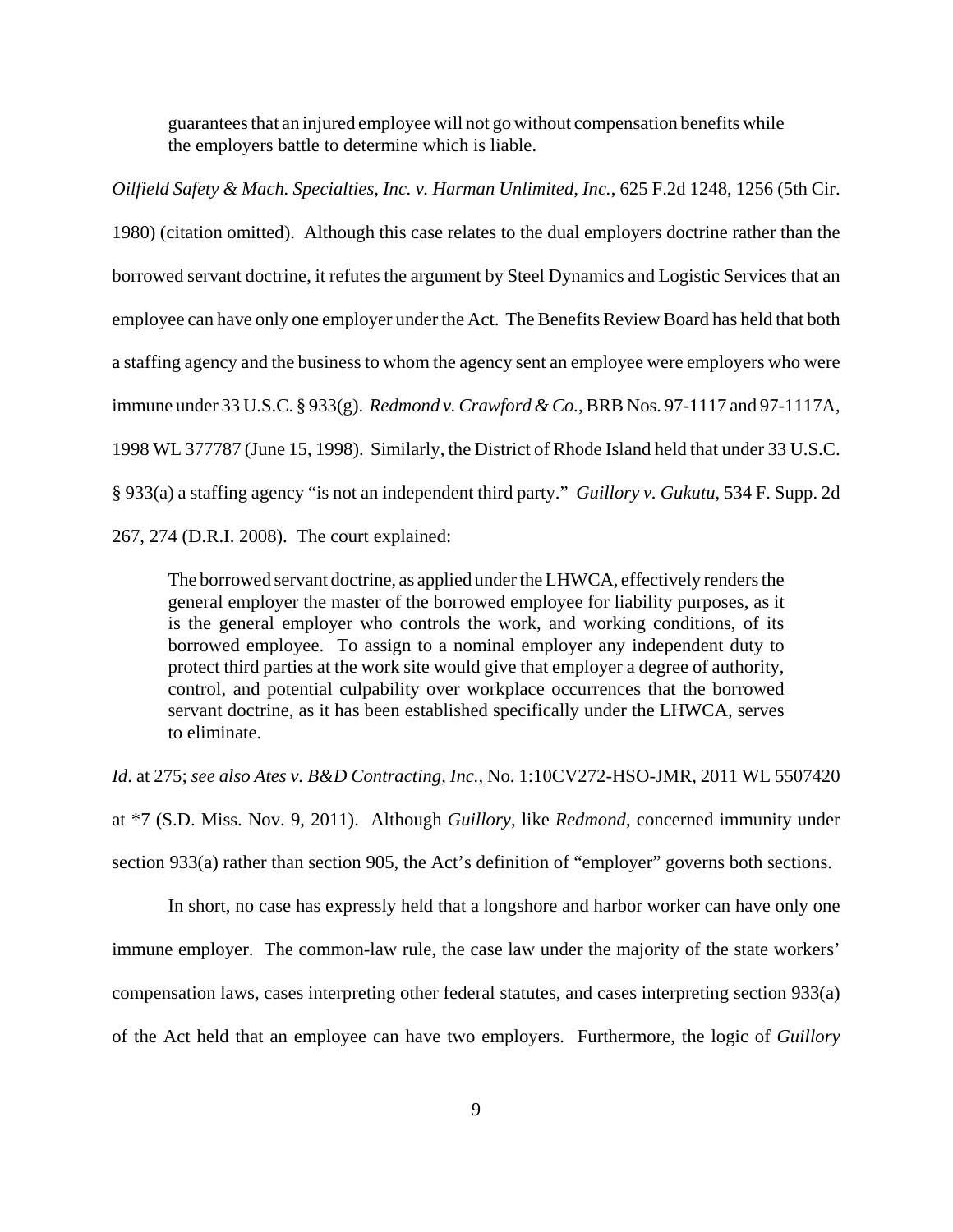applies equally to section 905—to assign a staffing agency a duty to give job-specific training to longshore workers would give them a degree of authority, control, and potential culpability over workplace occurrences that cannot be justified. Likewise, the holding in *Oilfield Safety* that dual employers may both be liable for the compensation required by section 904 requires that both be immune under section 905.

The argument by Steel Dynamics and Logistic Services that this Court's prior opinion on the issue of whether Kinder Morgan was a borrowing employer controls with respect to Temps Plus and Dawson is misplaced. That argument overlooks an important distinction between Kinder Morgan and the staffing agencies. Kinder Morgan entered into contracts with the staffing agencies that expressly provided that it was not the employer of the workers that the staffing agencies sent. In the face of that contractual provision, Kinder Morgan nonetheless argued that there was no genuine dispute as to any material fact and that it was, as a matter of law, an employer of Nieves and Hernandez. That was a tough bar to chin. The staffing agencies do not need to chin that bar. Each staffing agency agreed with Kinder Morgan and the workers that it was the employer of the workers that it sent to Kinder Morgan. Furthermore, each contractually agreed to pay the workers' salaries and benefits and to purchase insurance to provide compensation under the state workers' compensation law and the Longshore and Harbor Workers' Compensation Act. Unlike Kinder Morgan, the staffing agencies have not contractually denied being the decedents' employers while claiming to be their employers in order to obtain immunity. Rather, the staffing agencies agreed all along that they were the employers, and they have done specific acts that employers are required by law to do. Now they argue nothing more than that they are entitled to the immunity that the law affords to employers.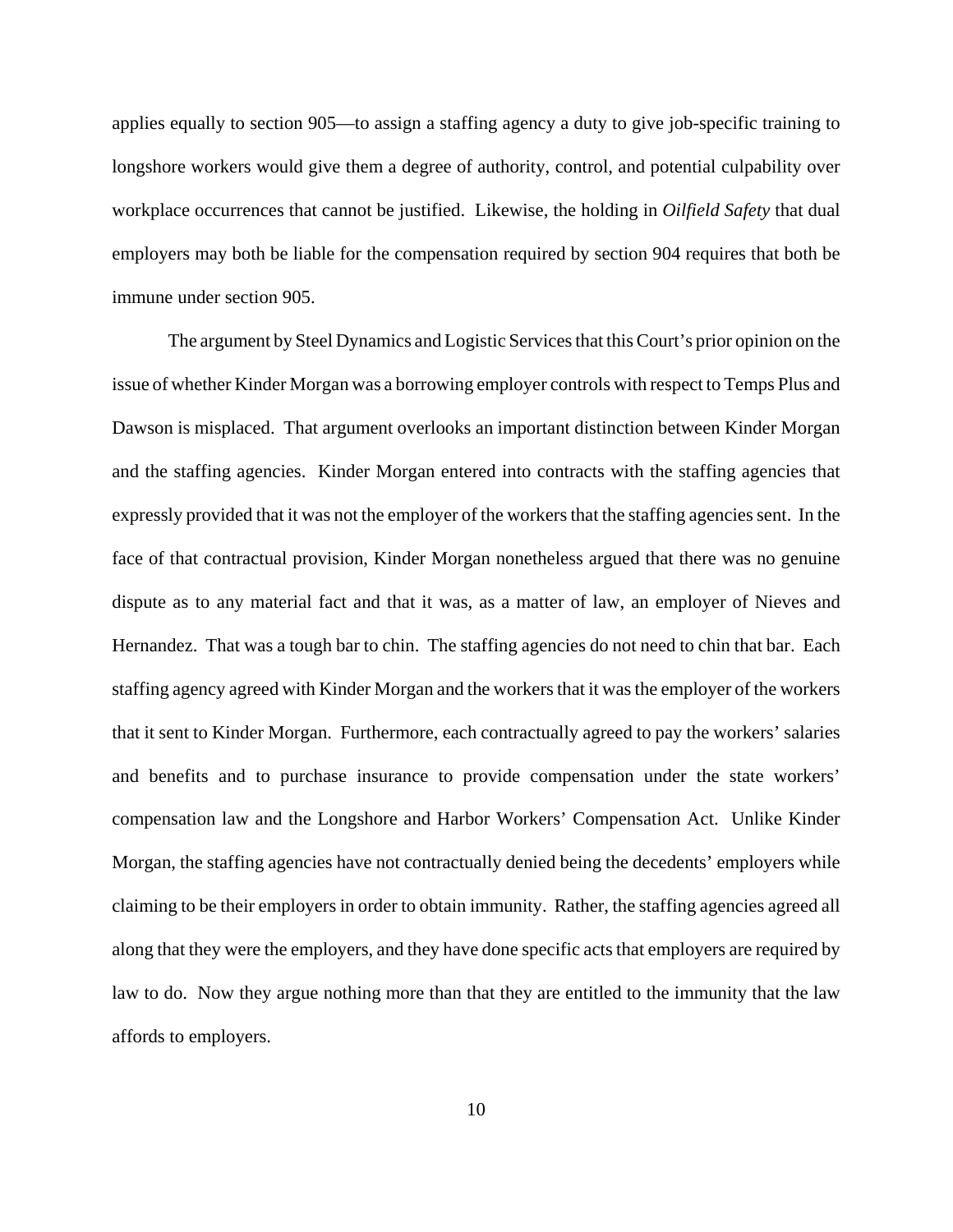The cases upon which this Court relied in analyzing whether Kinder Morgan was, as a matter of law, a borrowing employer of the decedents do not apply to Temps Plus and Dawson. Temps Plus and Dawson were not borrowing employers and do not claim to have been. Neither Steel Dynamics nor Logistic Services has cited any case, nor has the Court found one, holding that a staffing agency that sends an employee to work for one of its customers is not an employer under the Longshore and Harbor Workers' Compensation Act or any corresponding state laws.

The Act provides that every employer must secure the payment to his employees of the compensation payable under the Act. 33 U.S.C. § 904. An employer's liability to a longshore or harbor worker ends there. *Id*. at § 905. No further tort liability directly to the employer or indirectly through contribution to third parties can be imposed. *Triguero*, 932 F.2d at 98. Here, Temps Plus employed Nieves and provided compensation as required by section 904. Dawson did the same for Hernandez. Temps Plus and Dawson are therefore immune from tort liability. They are entitled to summary judgment.

## **IV. COMMON-LAW DUTY TO TRAIN**

The staffing agencies also prevail under their alternative argument that they owed no duty to train Nieves and Hernandez on how to unload steel coils from barges and ensure that they were qualified to do so. Whether a duty is owed is a question of law. *Williams v. TESCO Servs., Inc.*, 789 F.3d 968, 973 (8th Cir. 2013). It is undisputed that when the fatal accident occurred, Nieves and Hernandez were performing work for Kinder Morgan Bulk Terminals. The Court has already so stated. Document #114 at 11. It is also undisputed that Kinder Morgan directed and supervised them in their day-to-day tasks. *Id*. at 10. Steel Dynamics and Logistic Services contend, however, that the contracts between the staffing agencies and Kinder Morgan imposed on the staffing agencies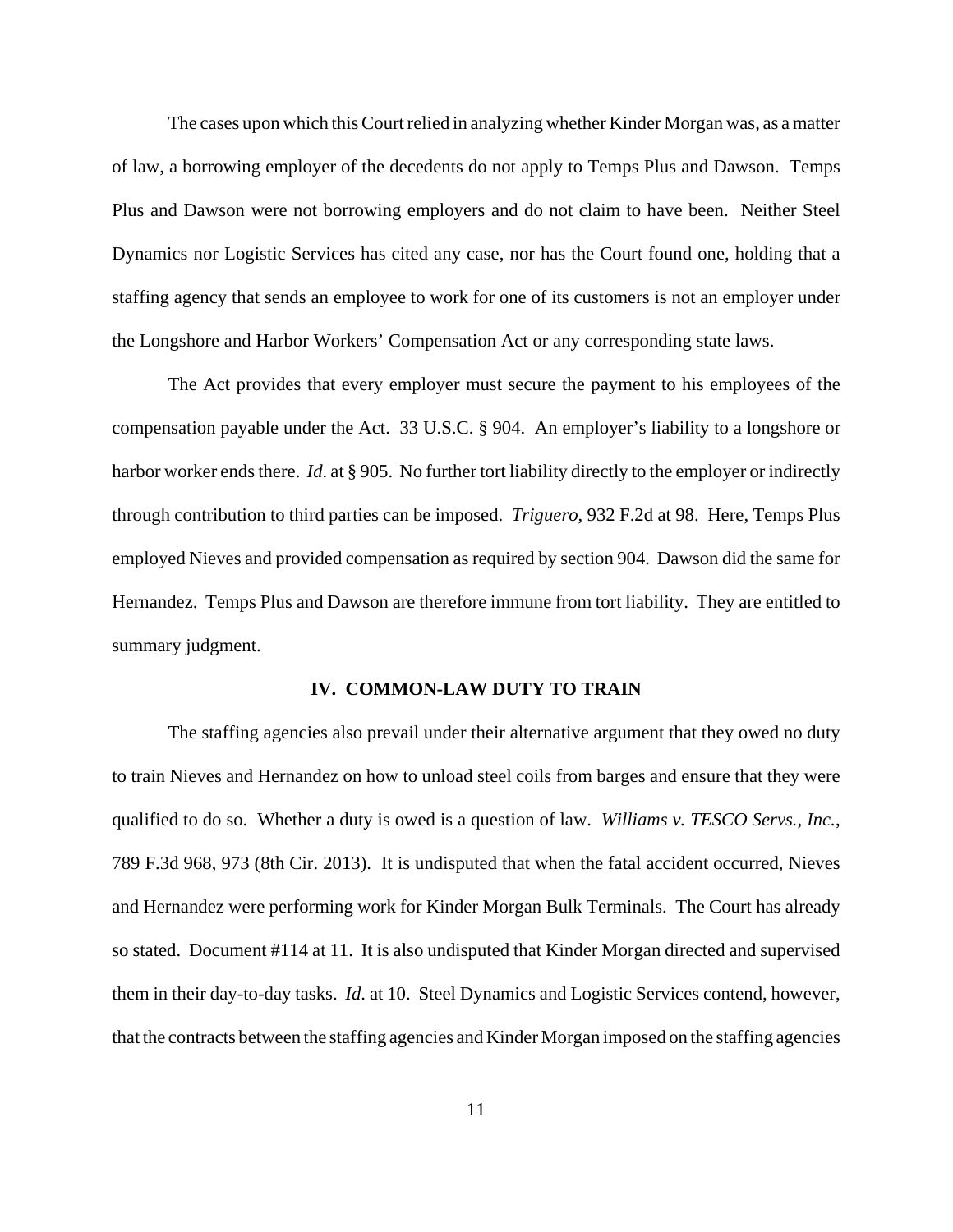a duty to train Nieves and Hernandez. They cite several provisions in the contract, most importantly the provisions under section 10.0, which require the staffing agency to ensure that persons provided as workers have the necessary training, safety equipment, and safety instruction to accomplish the work assignment and to take all necessary precautions toward all safety issues and promote safe work practices. Those provisions, and the others upon which Steel Dynamics and Logistic Services rely, must be construed in light of the nature of the relationship between the staffing agencies and Kinder Morgan. Paragraph 3.8 of the contract provides that the staffing agencies "shall not undertake any responsibilities or duties other than the provision of temporary personnel to [Kinder Morgan]."

On the date of the accident, Nieves and Hernandez were unloading steel coils from a barge. They were working for Kinder Morgan Bulk Terminals. The undisputed evidence establishes that Kinder Morgan Bulk Terminals assigned them to that work and was supervising them when they did it. It is undisputed that Kinder Morgan Bulk Terminals provided any training in unloading barges that they had or that Kinder Morgan deemed that they needed. Kinder Morgan Bulk Terminals owned the dock and is in the business of loading and unloading barges. The staffing agencies are not in that business. They are brokers who act as intermediaries between workers seeking employment and employers seeking workers. They also provide human resources services with respect to the employees that they provide to their customers. It would make no sense for Kinder Morgan Bulk Terminals—which owns a dock and is in the business of loading and unloading barges—to contract with a staffing agency to train workers how to load and unload barges safely. A contract must be afforded a reasonable interpretation. *Barnett v. Maryland Cas. Co.*, 253 Ark. 1103, 1104, 490 S.W.2d 784 (1973). To expect a staffing agency to train employees on how to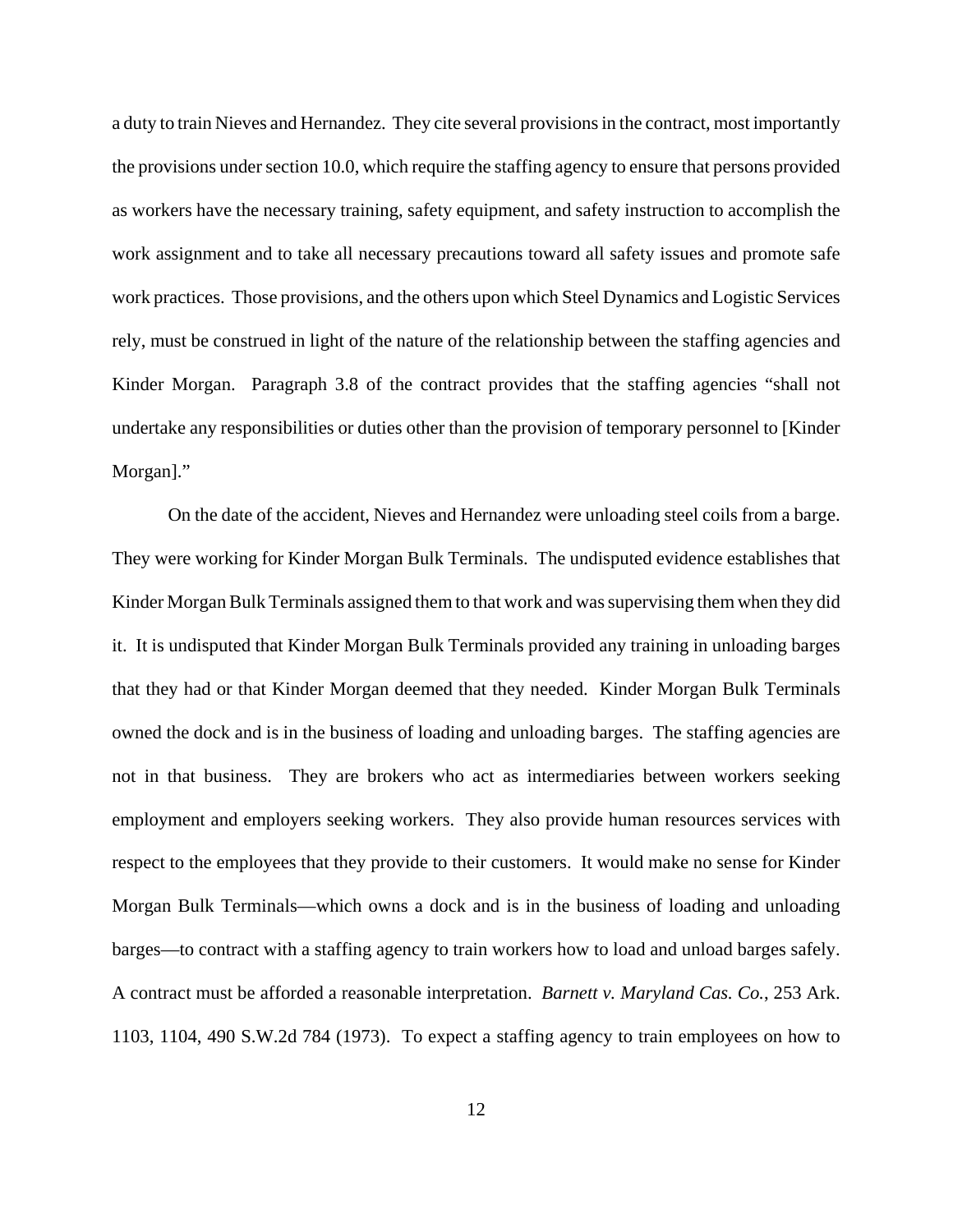unload thirty-ton steel coils from a barge would be unreasonable. The Court will not construe the contracts between Kinder Morgan and the staffing agencies to reach such an unreasonable conclusion.

Nor did the parties to the contract construe them in that manner. A corporate representative of Kinder Morgan Bulk Terminals has testified under oath that section 10.0 of the contracts related to safety and environmental requirements; that there was no person from the staffing agencies supervising or managing the work at the terminal where Nieves and Hernandez were offloading cargo; that all of the management and supervision of the work at the terminal on that date was done by Kinder Morgan Bulk Terminals personnel; and that Kinder Morgan Bulk Terminals provided the actual supervision and training with respect to the work tasks of unloading cargo from a barge. Testimony from both staffing agencies confirms the testimony of Kinder Morgan Bulk Terminals' representative.

The contracts between the staffing agencies and Kinder Morgan did not impose on the staffing agencies the duty to train Nieves and Hernandez on how to unload steel coils from barges. Nor does any other rule of law.

#### **V. KINDER MORGAN**

Resolving the motions for summary judgment filed by the staffing agencies has required the Court to review the entire record and reconsider the ruling on the motion for summary judgment filed by the Kinder Morgan entities. In doing so, the Court concludes that it erred in its previous ruling when it denied the motion for summary judgment filed on behalf of Kinder Morgan Energy Partners. As Kinder Morgan Energy Partners argued, it played no role in unloading the barges, and